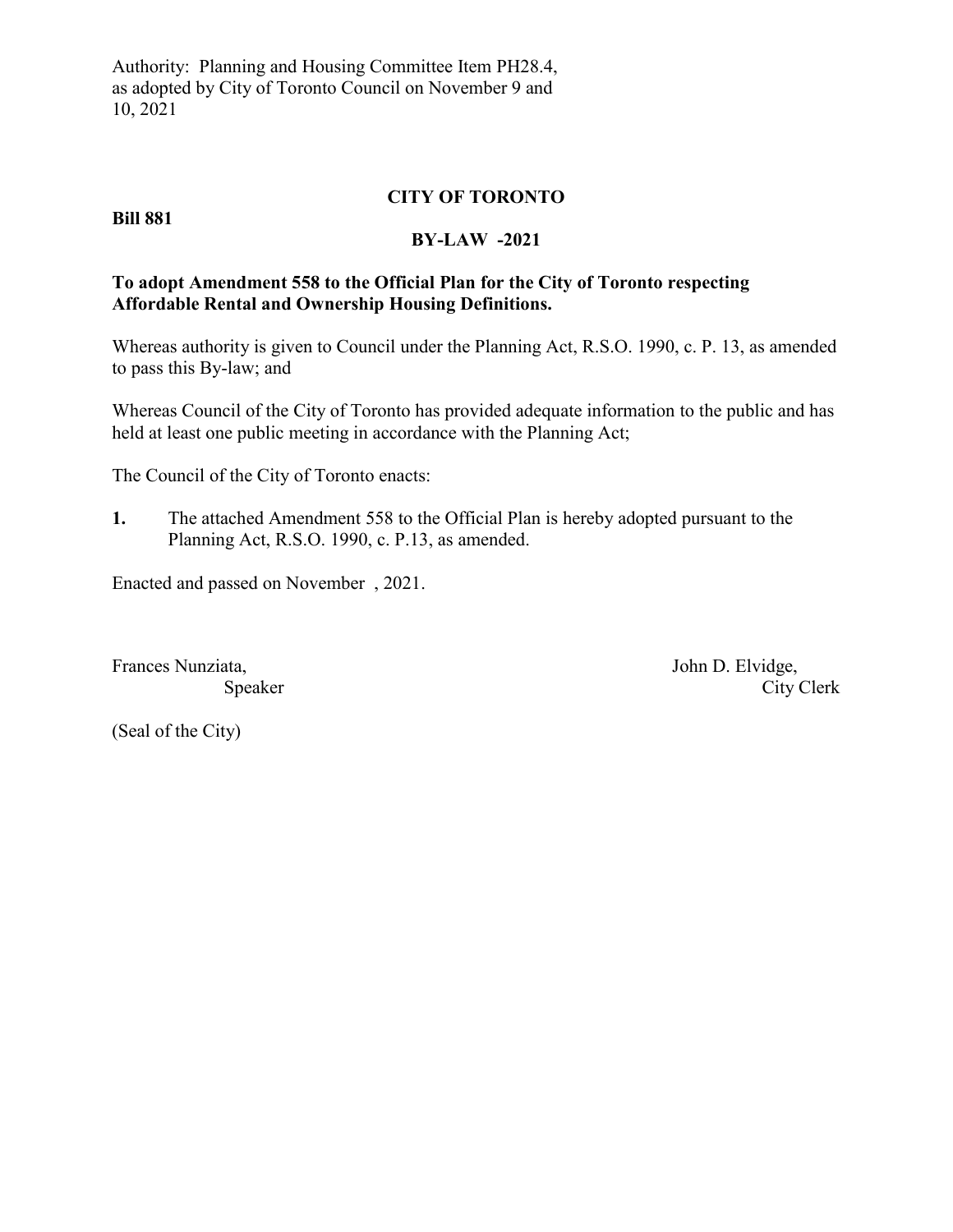# **AMENDMENT 558 TO THE OFFICIAL PLAN OF THE CITY OF TORONTO**

Section 3.2.1 Housing, is amended by:

1. Changing the definition of Affordable Rental Housing and Affordable Rents to:

"**Affordable rental housing and affordable rents** means housing where the total monthly shelter cost (gross monthly rent, inclusive of utilities for heat, hydro, hot water and water) is at or below the lesser of one times the average City of Toronto rent, by dwelling unit type, as reported annually by the Canada Mortgage and Housing Corporation, or 30 percent of the before-tax monthly income of renter households in the City of Toronto as follows:

- (1) studio units: one-person households at or below the 50th percentile income;
- (2) one-bedroom units: one-person households at or below the 60th percentile income;
- (3) two-bedroom units: two-person households at or below the 60th percentile income;
- (4) three-bedroom units: three-person households at or below the 60th percentile income."
- 2. Changing the definition of Mid-range rents to:

"Mid-range rents means Mid-range rents (affordable) or Mid-range rents (moderate)."

3. Adding the following as "Housing Definitions":

**"Mid-range rents (affordable)** are the total monthly shelter costs that exceed Affordable rents but are at or below 100 percent of the average City of Toronto rent, by unit type, as reported annually by Canada Mortgage and Housing Corporation.

**Mid-range rents (moderate)** are the total monthly shelter costs that exceed Affordable rents and/or Mid-range rents (affordable), but are at or below 150 percent of the average City of Toronto rent, by unit type, as reported annually by Canada Mortgage and Housing Corporation."

4. Changing the definition of Affordable ownership housing to:

"**Affordable ownership housing** means housing where the purchase price (which for new units is inclusive of Harmonized Sales Tax payable by the purchaser) is at or below an amount where the total monthly shelter cost (mortgage principal and interest – based on a 25-year amortization, 10 per cent down payment and the mortgage rate for a conventional 5-year mortgage as reported by the Bank of Canada in January of the applicable year, and a mortgage insurance premium – plus property taxes calculated on a monthly basis based on the purchase price, and standard condominium fees) is affordable,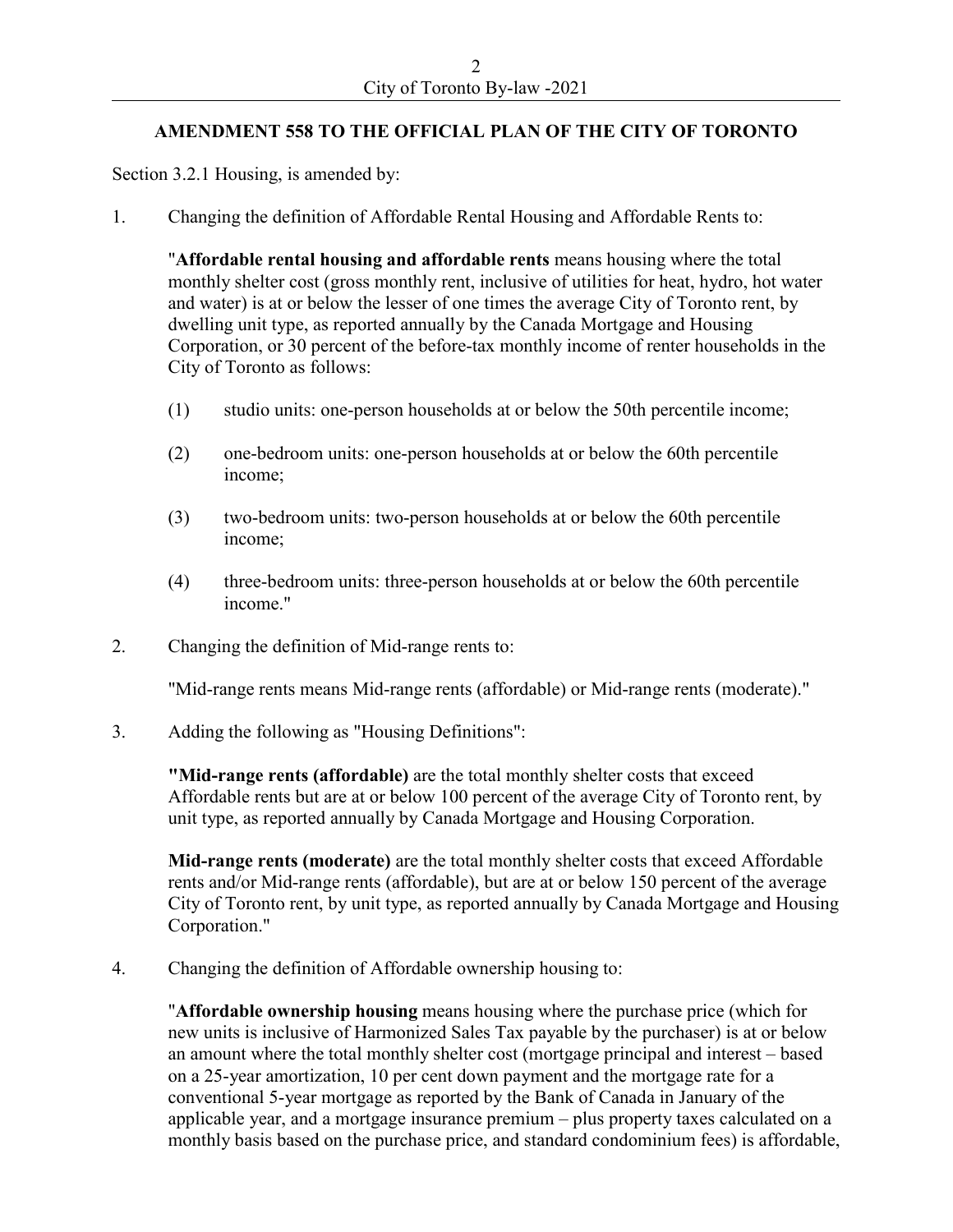based on paying no more than 30 percent of before-tax monthly income, to all households in the City of Toronto as follows:

- (1) studio units: households at or below the 30th percentile income;
- (2) one-bedroom units: households at or below the 40th percentile income;
- (3) two-bedroom units: households at or below the 50th percentile income;
- (4) three-bedroom units: households at or below the 60th percentile income.
- 5. Adding the following new sidebar adjacent to "Housing Definitions":

"Household incomes for the city of Toronto area are estimated using household incomes reported through the results of the most recent Census of Population. These statistics are adjusted based on annual changes to the Consumer Price Index (CPI) in January of each year as reported by Statistics Canada for the Toronto Census Metropolitan Area. The CPI used is for the complete "basket of goods and services" also known as the all-items index, and without seasonal adjustments as recommended by Statistics Canada for consistent time series indexation."

6. Adding the following new sidebar adjacent to "Housing Definitions":

"Condominium fees can impact the overall affordability of ownership housing. While condominium fees vary from project to project based on the building design and what specific costs are included, standard condominium fees will be used to calculate affordable ownership housing prices on an annual basis. The City will set standard condominium fees in January of each year to be used in the calculation of affordable ownership housing prices. Fees will be calculated using typical average unit sizes based on the City's standards for new affordable housing unit sizes."

7. Adding the following new sidebar adjacent to "Housing Definitions":

"The definitions of affordable rental housing and affordable rents, affordable ownership housing and mid-range rents do not apply to:

- a) development projects that are the subject of a complete application, which satisfies the requirements set out in the City of Toronto Official Plan Policy 5.5.2, filed prior to November 10, 2021;
- b) development projects with an affordable housing component that have been approved in principle by either Council or the Tribunal prior to November 10, 2021.

To facilitate the transition of programs offering municipal assistance to encourage the production of affordable housing, the new definition will apply to those programs no later than March 31, 2024.